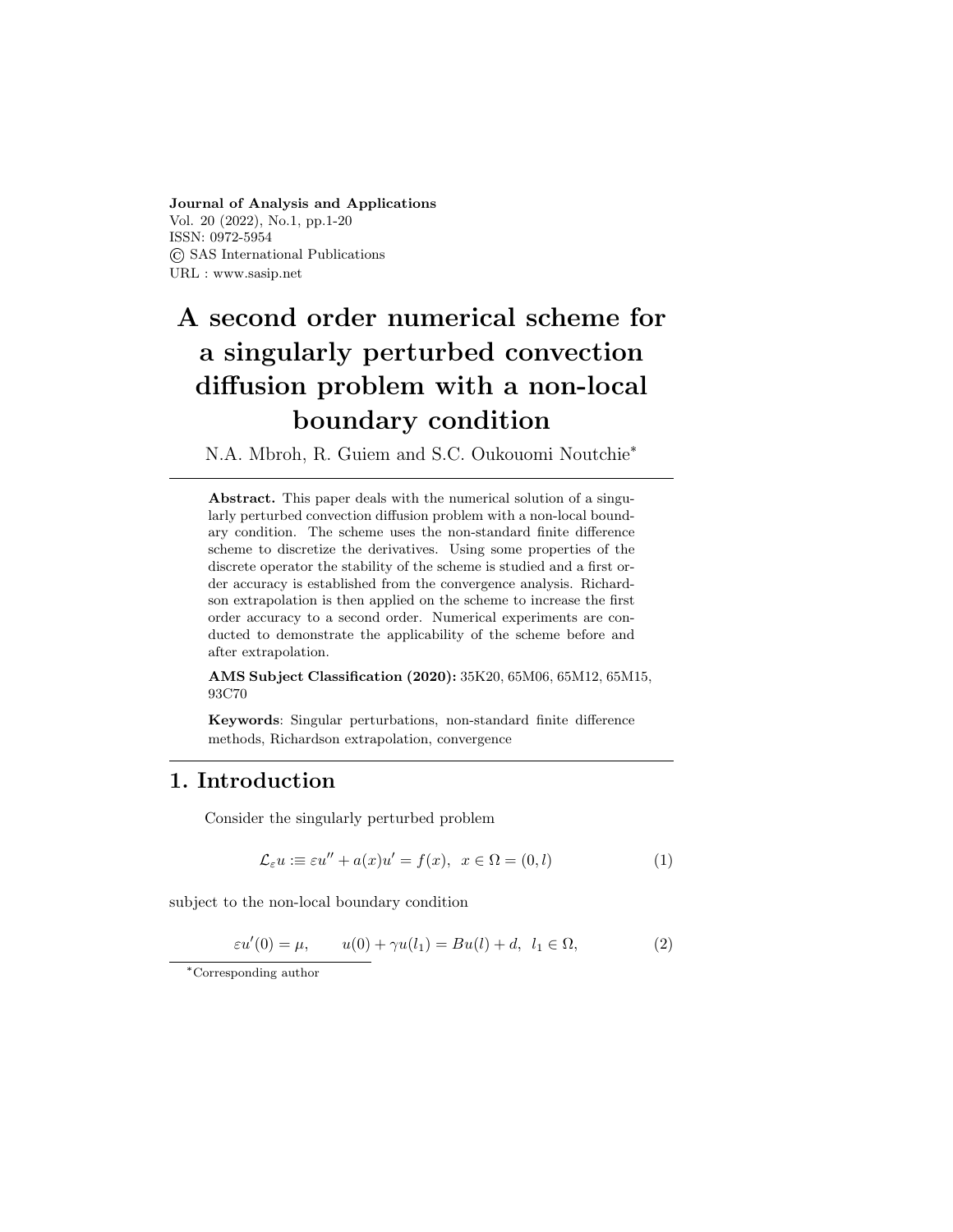where  $\varepsilon$  is the perturbation parameter and satisfies  $\varepsilon \in (0,1]$ . The variables  $\mu$ , B,  $\gamma$ , d,  $l_1$  and l are constants. The source term  $f(x)$  and the coefficient function  $a(x)$ , are smooth and bounded,  $a(x)$  satisfies  $a(x) \ge \alpha > 0$  where  $\alpha$  is the lower bound of  $a(x)$ . This ensures that, for small values of the perturbation parameter, the solution  $u(x)$  has a boundary layer at  $x = 0$ .

Generally, the numerical solutions for singularly perturbed problems are not straight forward, because of the multi-scale character which appears their solutions. Even for the least complicated problem classical numerical methods tends to be less efficient.

Researchers in this field either fit the mesh to suit the problem under study or introduce a new coefficient function into the classical numerical schemes to address the issue with unsatisfactory result, see for example the articles [15, 16] and the books [17, 18, 22] for the various fitted numerical methods.

Evidently, the numerical solutions for both stationary and time- dependent singularly perturbed convection diffusion problems with either homogeneous or Dirichlet boundary conditions has been studied extensively, [1, 4, 8, 9, 10, 13, 14, 19, 20, 23]. However same can not be said for problems with non-local boundary conditions, until recently, see for instance the articles  $[2, 3, 5, 11, 12]$  and the references there-in.

To the best of our knowledge the non-standard finite difference scheme has only been used by [12] to propose a first order scheme, and again the authors considered an integral boundary. Thus a second order numerical scheme is proposed in this sequel. The scheme employs a fitted operator finite difference scheme on appropriate denominator function to solve the convection diffusion problem.

A first order accuracy independent of the perturbation parameter is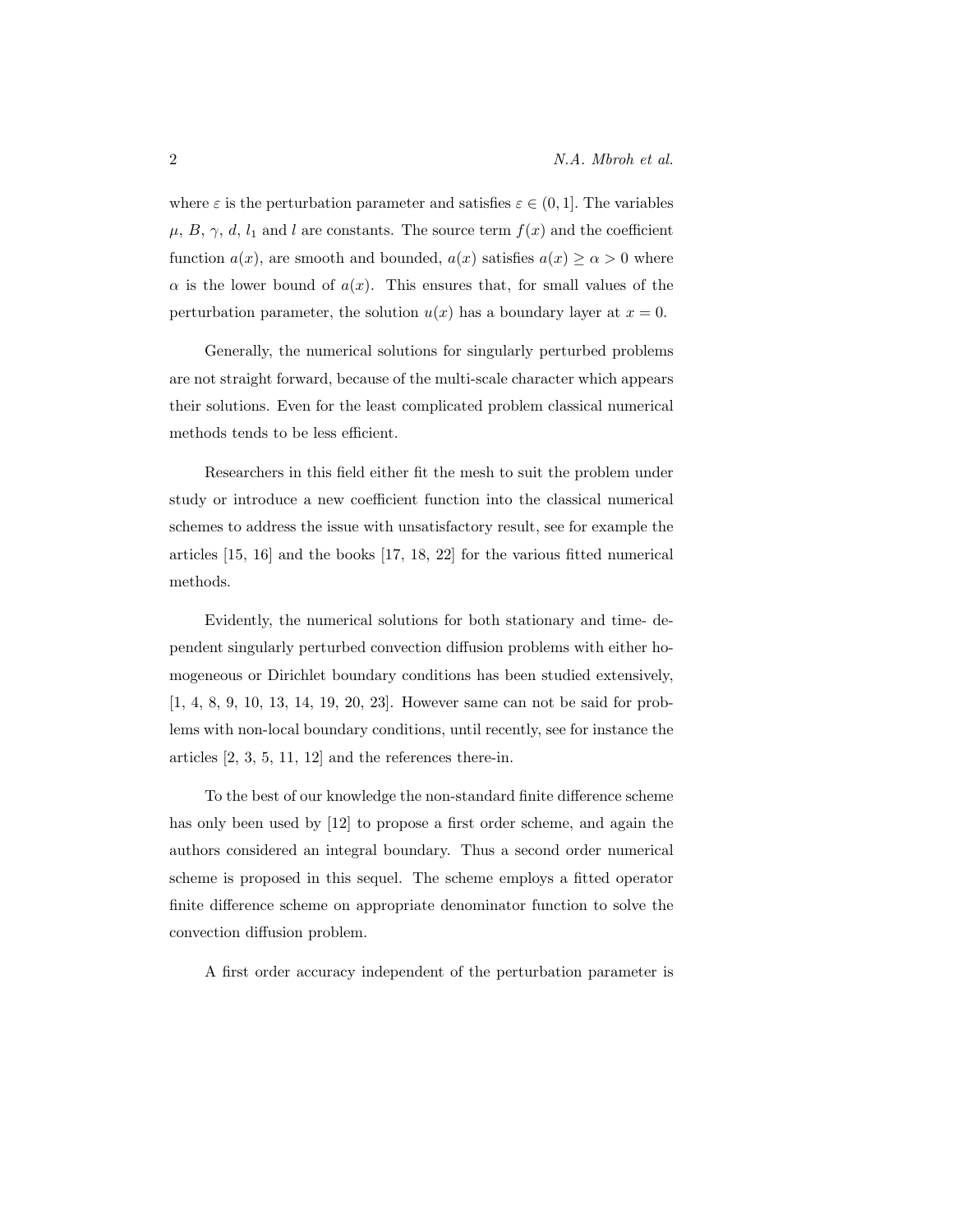obtained in the maximum norm. Richardson extrapolation is then applied to enhance the first order accuracy to a second order.

The paper unfolds as follows: In Section 2, some properties of the continuous problem which show the existence and uniqueness of the solution to problem (1)-(2) are presented. The numerical scheme is presented in Section 3. This is followed by the stability and the convergence of the scheme in Sections 4 and 5 respectively.

In Section 6, Richardson extrapolation is applied on the scheme to enhance the accuracy, followed by the numerical simulations in Section 7 with concluding remarks and future directions of this research being presented in the last section.

#### 2. Bounds on the solution and its derivative

The bounds on the solution to problem  $(1)-(2)$  and its derivatives will be derived in this section. The discrete versions of these bounds will play vital roles in the analysis of the numerical methods we shall see in later sections.

Lemma 2.1. (Continuous minimum principle). Let  $\psi(x)$  be a smooth function which satisfies

$$
\psi(x) \ge 0,
$$
  

$$
x \in \partial \Omega \text{ and}
$$
  

$$
\mathcal{L}_{\varepsilon} \psi(x) \le 0,
$$
  

$$
x \in \Omega.
$$

Then  $\psi(x) \geq 0 \ \forall \ x \in \overline{\Omega}$ .

**Proof.** Let  $(x^*)$  be a point in  $\Omega$  such that,  $\xi(x^*) < 0$  and

$$
\psi(x^*) = \min_{(x) \in \overline{\Omega}} \psi(x).
$$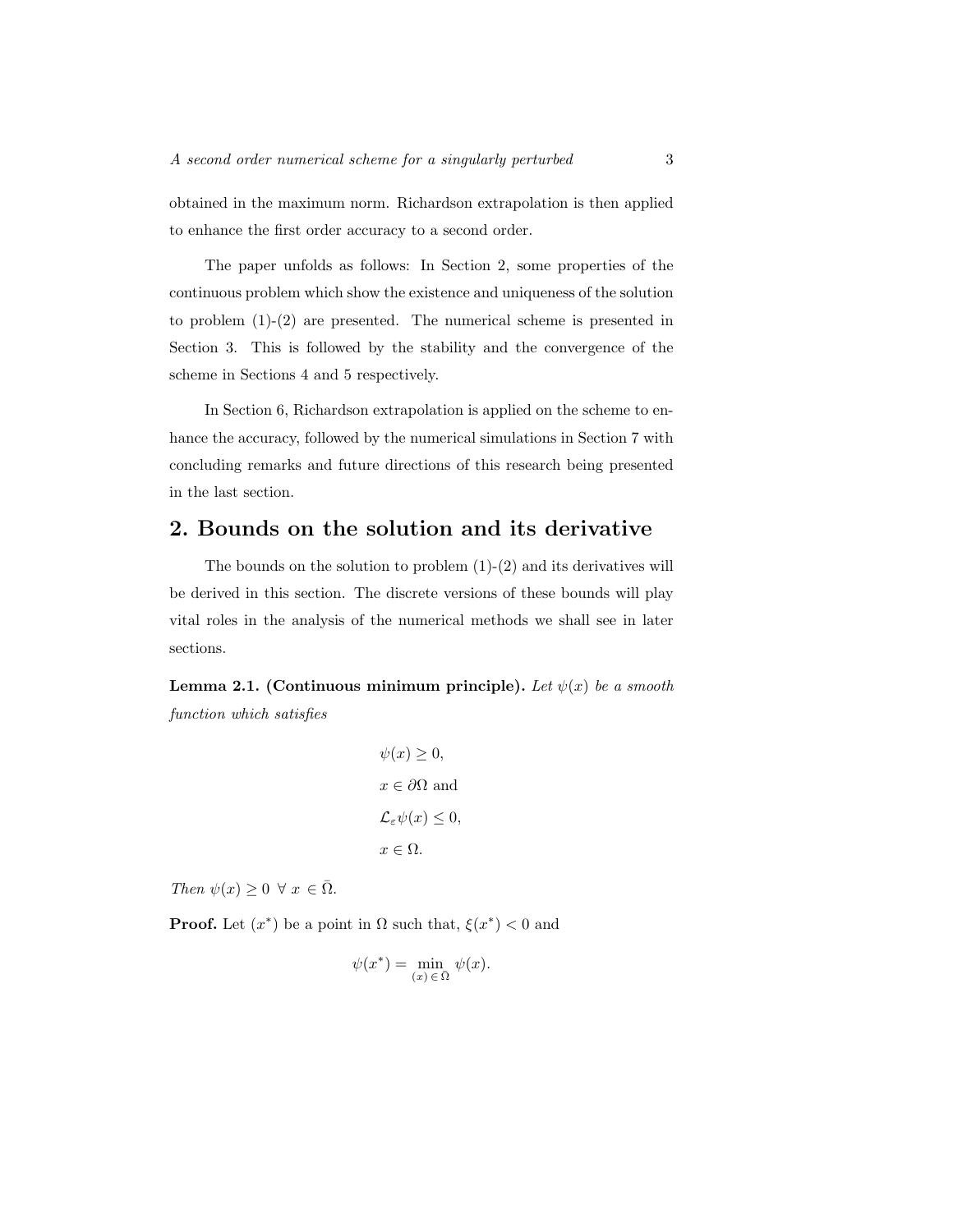It is clear that  $(x^*) \notin \partial \Omega$ . If  $(x^*) \in \Omega$ , then we have

$$
\mathcal{L}_{\varepsilon}\psi(x^*) = \varepsilon\psi''(x^*) + a(x^*)\psi'(x^*),
$$

since  $\psi''(x^*) \ge 0$  and  $\psi'(x^*) = 0$ , thus  $\mathcal{L}_{\varepsilon} \psi(x^*) \ge 0$ , which is a contradiction.

Therefore 
$$
\Psi(x) \geq 0, \forall (x) \in \overline{\Omega}
$$
.

**Lemma 2.2.** Suppose a and f are continuous and  $1 + \gamma - B \neq 0$ . The solution  $u(x)$  of the continuous problem and its derivatives satisfy

$$
||u||_{\infty} \le C,\tag{3}
$$

where

$$
C = c_0^{-1} [|d| + \alpha^{-1}(|B| + |\gamma|)(|A| + ||f||_1)]
$$
  
+  $\alpha^{-1}(|A| + ||f||_1)$ ,  
with  $c_0 = |1 + \gamma - B|$  and  $||f||_1 = \int_0^l |f(x)|dx$ , and  

$$
|u^{(j)}(x)| \le C \left(1 + \varepsilon^{-j} \exp\left(\frac{-\alpha x}{\varepsilon}\right)\right), \quad \forall x \in \overline{\Omega},
$$
 (4)

where j satisfies the relation  $1 \le j \le 6$ .

**Proof.** To prove the inequality  $(3)$ , we apply integration factor techniques to equation (1) to obtain

$$
u'(x) = u'(0) \exp\left(-\varepsilon^{-1} \int_0^x a(\kappa) d\kappa\right)
$$
  
 
$$
+ \varepsilon^{-1} \int_0^x f(s) \exp\left(-\varepsilon^{-1} \int_s^x a(\kappa) d\kappa\right) ds.
$$
 (5)

Applying the boundary condition at  $x = 0$  gives

$$
u'(x) = \frac{\mu}{\varepsilon} \exp(-\varepsilon^{-1} \int_0^x a(\kappa) d\kappa) + \varepsilon^{-1}
$$

$$
\int_0^x f(s) \exp(-\varepsilon^{-1} \int_s^x a(\kappa) d\kappa) ds.
$$
(6)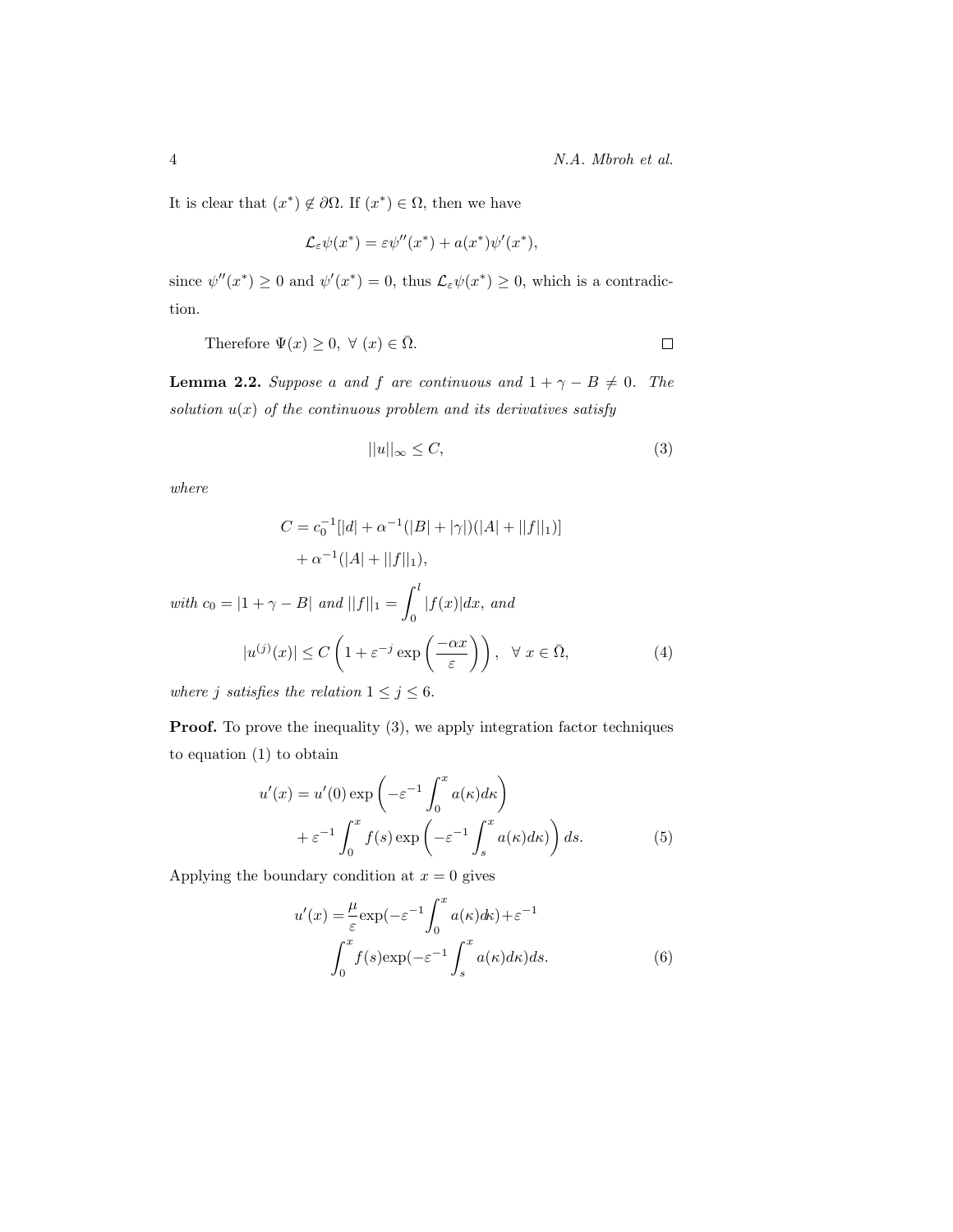Further, we integrate  $(6)$  from 0 to x to obtain

$$
u(x) = u(0) + \frac{\mu}{\varepsilon} \int_0^x \exp\left(-\varepsilon^{-1} \int_0^K a(\kappa) d\kappa\right) dK
$$
  
+  $\varepsilon^{-1} \int_0^x ds f(s) \int_s^x \exp\left(-\varepsilon^{-1} \int_s^K a(\kappa) d\kappa\right) dK.$  (7)

Similar to the proof of Lemma 1 in [3] we take the norm on both sides of equation (7) to obtain

$$
|u(x)| \le |u(0)| + |\mu|\alpha^{-1} + \alpha^{-1} \int_0^l |f(s)|ds.
$$
 (8)

To derive the bound of  $|u(0)|$  we employ the boundary condition at  $x = l$  and the ideas in [3] to obtain

$$
|u(0)| \le c_0^{-1} [|d| + \alpha^{-1} (|B| + |\gamma|) (|\mu| + ||f||_1)], \tag{9}
$$

which leads to (3) when combined with (8).

To prove (4) for  $j = 1$ , similar to [3] we take the norm on both sides of (6) and simplify further to obtain

$$
|u'(x)| \le \frac{|\mu|}{\varepsilon} \exp(-\alpha x/\varepsilon) + \alpha^{-1} ||f||_{\infty}.
$$
 (10)

The proof of the higher order derivatives can be obtained in a similar man- $\Box$ ner after differentiating equation (1).

In the next section, a fitted operator finite difference scheme is designed to solve the continuous problem (1)-(2).

### 3. The numerical method

Here the problem  $(1)-(2)$  is discretized via a fitted operator finite difference scheme. The domain  $\Omega$  is subdivided into the discrete domain

$$
\bar{\Omega}^n = \{x_i = ih, \ i = 0, 1, 2, ..., n\}.
$$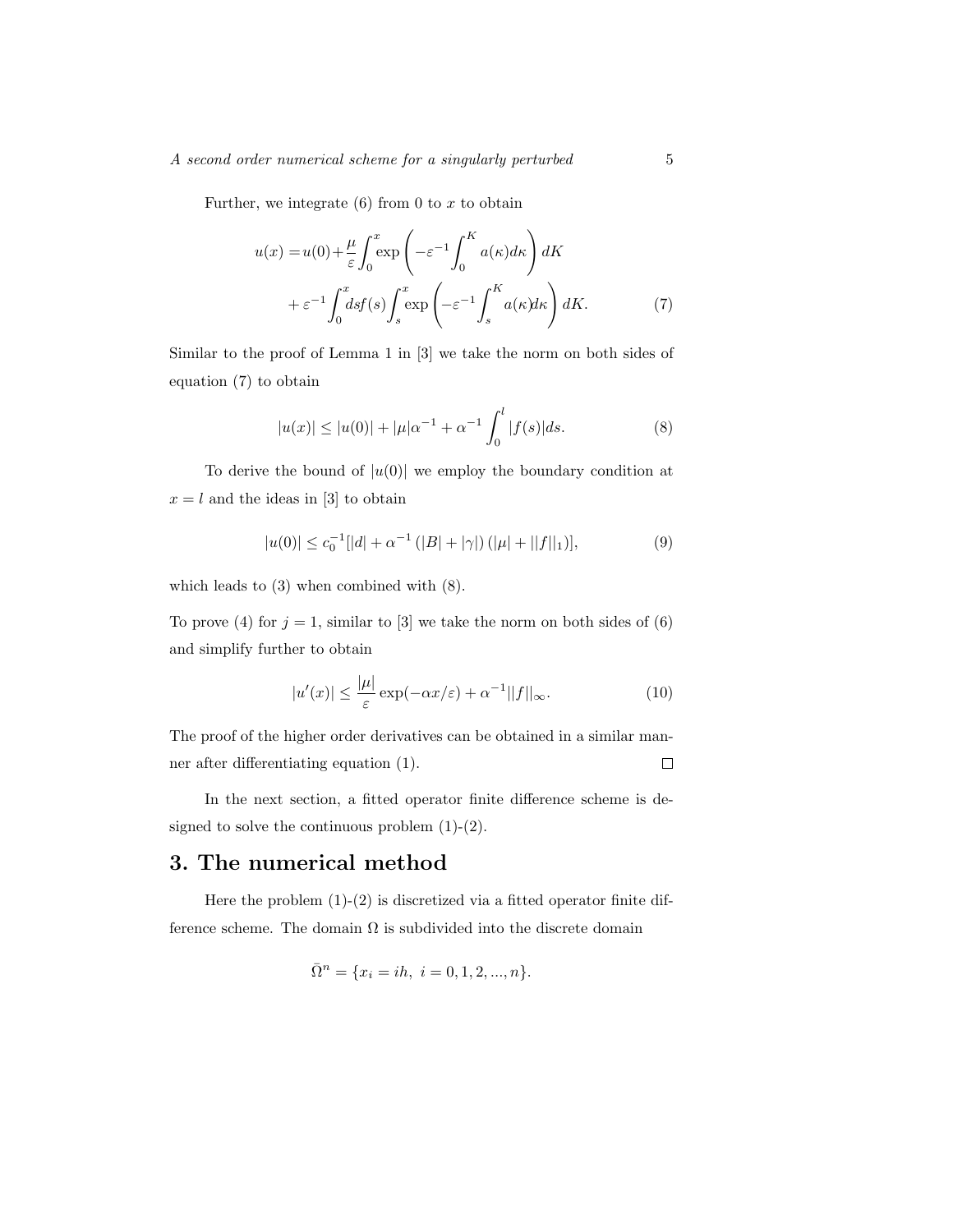Now using finite differences and the theory of denominator functions we discretize the continuous problem to obtain the discrete problem

$$
\mathcal{L}_{\varepsilon}^{n} u_{i} \quad := \quad \varepsilon \left( \frac{u_{i+1} - 2u_{i} + u_{i-1}}{\phi_{i}^{2}} \right) +
$$
\n
$$
a_{i} \left( \frac{u_{i+1} - u_{i}}{h} \right) = f_{i}, \quad i = 1, 2, 3, ..., n - 1, \quad (11)
$$

along with the discrete boundary conditions

$$
\varepsilon \frac{u_0 - u_{-1}}{h} = \mu,
$$
  

$$
u_n = \frac{1}{B} [u_0 + \gamma u_{l_1} - d].
$$
 (12)

The denominator functions  $\phi_i^2$  is given by

$$
\phi_i^2 = \frac{h\varepsilon}{a_i} \left( 1 - \exp\left( -\frac{a_i h}{\varepsilon} \right) \right),
$$

and  $\phi_i^2$  satisfies

$$
\phi_i^2 = h^2 + \mathcal{O}\left(\frac{h^3}{\varepsilon}\right).
$$

In matrix notation, the scheme  $(11)-(12)$  comprises of a tri-diagonal matrix  $A$  and two vectors  $U$  and  $F$  given by

$$
AU = F,
$$

with the dimensions  $\mathbb{R}^n \times \mathbb{R}^n$  and  $\mathbb{R}^n$  respectively. Their entries are as follows:

$$
F_0 = \mu
$$
  
\n
$$
F_i = f_i \qquad i = 1, 2, 3, ..., n - 1,
$$
  
\n
$$
F_n = f_n - \frac{\varepsilon}{\phi_i^2} u_{n+1}
$$

and

$$
A_{ij} = \begin{cases} A_{0,0} = \frac{\varepsilon}{h} & A_{0,1} = \frac{\varepsilon}{h} \\ r_i^-, & i = 2, 3, \dots n-1, j = i-1, \\ r_i^c, & i = 1, 2, \dots n-1, i = j, \\ r_i^+, & i = 1, 2, \dots n-2, j = i+1, \end{cases}
$$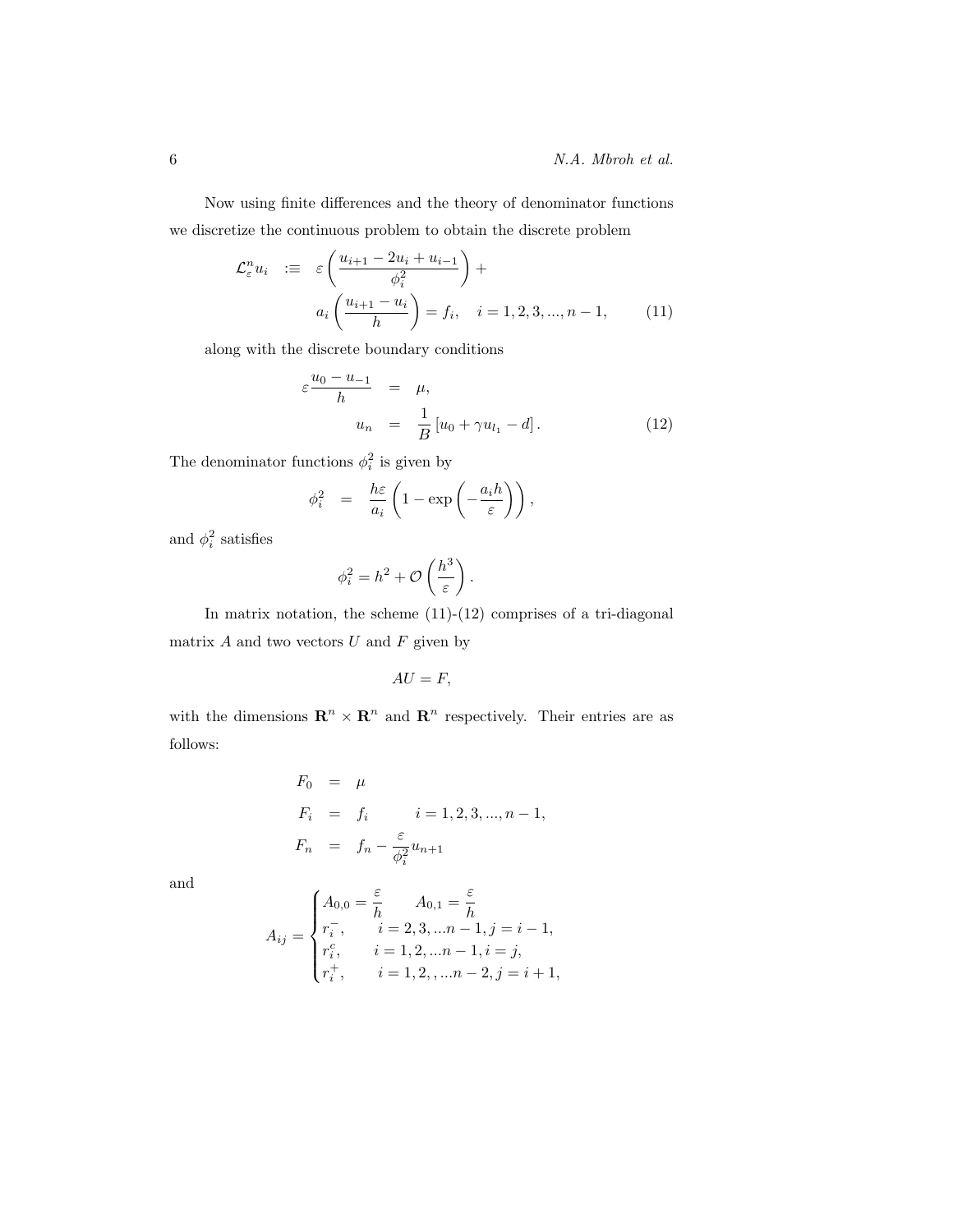where the  $r_i^-, r_i^c$  and  $r_i^+$  are given by

$$
\begin{split} r_i^- &= \frac{\varepsilon}{\phi_i^2}, \\ r_i^c &= -2\frac{\varepsilon}{\phi_i^2} - \frac{a_i}{h}, \\ r_i^+ &= \frac{\varepsilon}{\phi_i^2} + \frac{a_i}{h}, \end{split}
$$

respectively.

Next we prove some properties of the scheme which will play a vital role in the in the analysis of the scheme in subsequent sections.

# 4. Stability of the Scheme

In this section, two lemmas which indicate the stability of the scheme are presented.

Lemma 4.1. (Discrete minimum principle). Let  $\Psi_i$  be a mesh function which satisfies

$$
\Psi_0 \ge 0,
$$
  
\n
$$
\Psi_n \le 0 \text{ and}
$$
  
\n
$$
\mathcal{L}_{\varepsilon}^n \Psi_i \le 0, \quad i = 1, 2, \dots n - 1
$$

then  $\Psi_i \leq 0$ ,  $\forall i$ .

**Proof.** Let  $j \in \overline{\Omega}^n$  such that

$$
\Psi_j = \min_{(i) \in \bar{\Omega}^n} \Psi_i \text{ and } \Psi_j < 0.
$$

Then  $1 \le j \le n-1$  and  $\Psi_{j+1} - \Psi_j > 0$ ,  $\Psi_j - \Psi_{j-1} > 0$ . Thus

$$
\mathcal{L}_{\varepsilon}^{n} \Psi_{j} \equiv \frac{\varepsilon}{\phi_{i}^{2}} (\Psi_{j+1} - 2\Psi_{j} + \Psi_{j-1}) + a_{j} \frac{\Psi_{j+1} - \Psi_{j}}{h}
$$
  

$$
= \frac{\varepsilon}{\phi_{i}^{2}} [(\Psi_{j+1} - \Psi_{j}) - (\Psi_{j} - \Psi_{j-1})] + a_{j} \frac{\Psi_{j+1} - \Psi_{j}}{h} \ge 0,
$$

which is a contradiction, therefore,  $\Psi_j\geq 0,$  and hence  $\Psi_i\geq 0,~\forall~i.$  $\Box$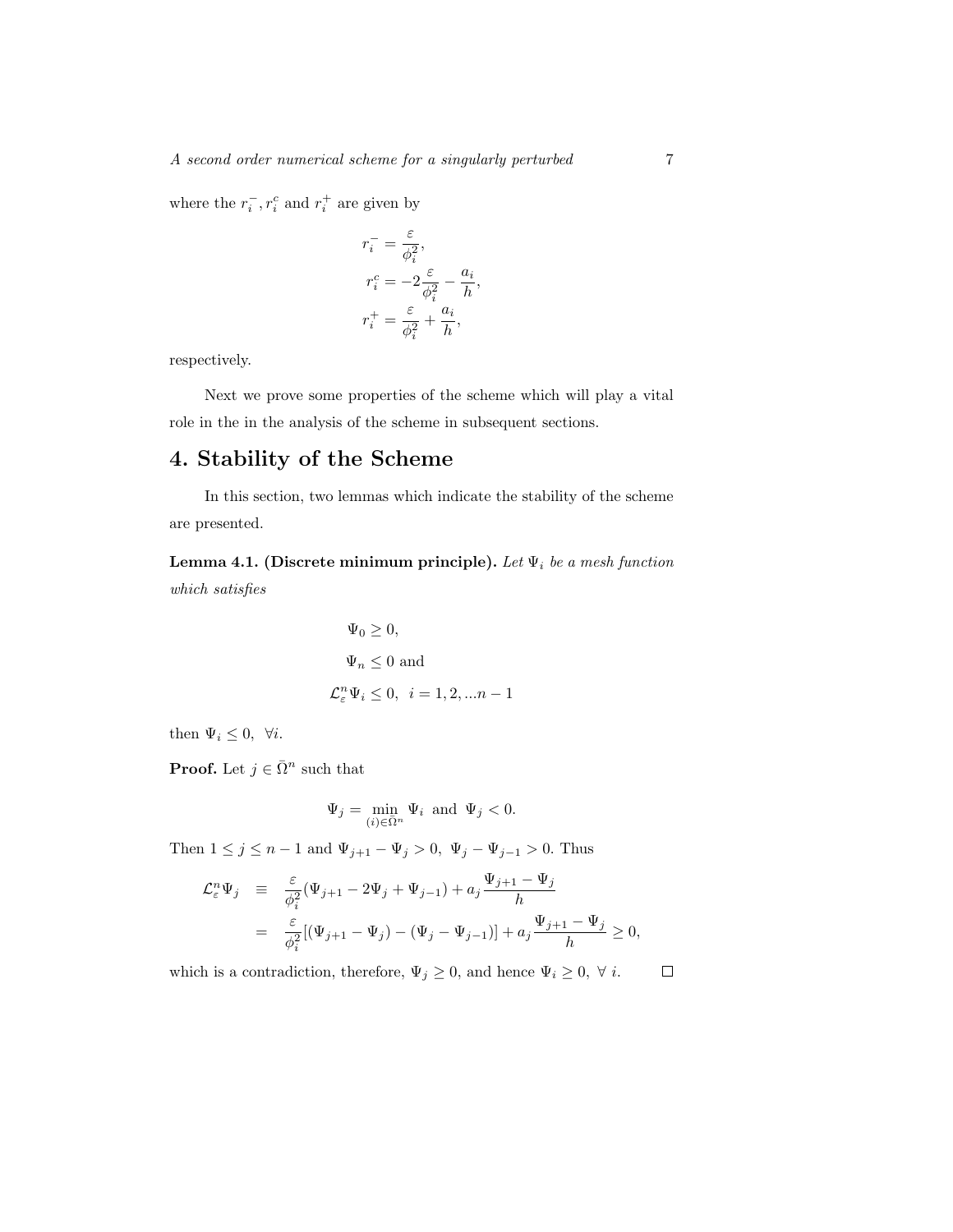$\Box$ 

An immediate consequence of this discrete minimum principle is the stability of the scheme (11)-(12) which is presented in the next lemma.

**Lemma 4.2 (Stability estimate).** The solution  $u_i$  of the discrete problem  $(11)-(12)$  satisfies the estimate

$$
|u_i| \leq \alpha^{-1} \max_{i \in \bar{\Omega}^n} |\mathcal{L}_{\varepsilon}^n u_i| + \max_{i \in \bar{\Omega}^n} (|\mu|, |\mathcal{B}|) , \quad \mathcal{B} = B^{-1} [u_0 + \gamma u_{l_1} - d] .
$$

**Proof.** Let  $\Psi_i^{\pm}$  be a barrier function given by

$$
\Psi_i^{\pm} = M \pm u_i,
$$

where  $M$  is given by

$$
M = \alpha^{-1} \max_{i \in \bar{\Omega}^n} |\mathcal{L}_{\varepsilon}^n u_i| + \max_{i \in \bar{\omega}^n} (|\mu|, |\mathcal{B}|).
$$

At the boundaries we have

$$
\Psi_0^{\pm} = M \pm u_0 = M \pm \mu \ge 0,
$$
  

$$
\Psi_n^{\pm} = M \pm u_n = M \pm \mathcal{B} \ge 0.
$$

On the domain  $\Omega^n$  we obtain

$$
\mathcal{L}_{\varepsilon}^n \Psi_{i}^{\pm} \alpha^{-1} \max_{i \in \bar{\Omega}^n} |\mathcal{L}_{\varepsilon}^n u_i| \pm \mathcal{L}_{\varepsilon}^n u_i \le 0.
$$

From Lemma 4.1,  $\Psi_i \geq 0$ ,  $\forall$   $(x_i) \in \overline{\Omega}^n$ , as required.

The error associated with the above disrectization process is estimated in the next section.

# 5. Error estimate

Let  $U_i$  and  $u_i$  as the numerical and the exact solutions of the discrete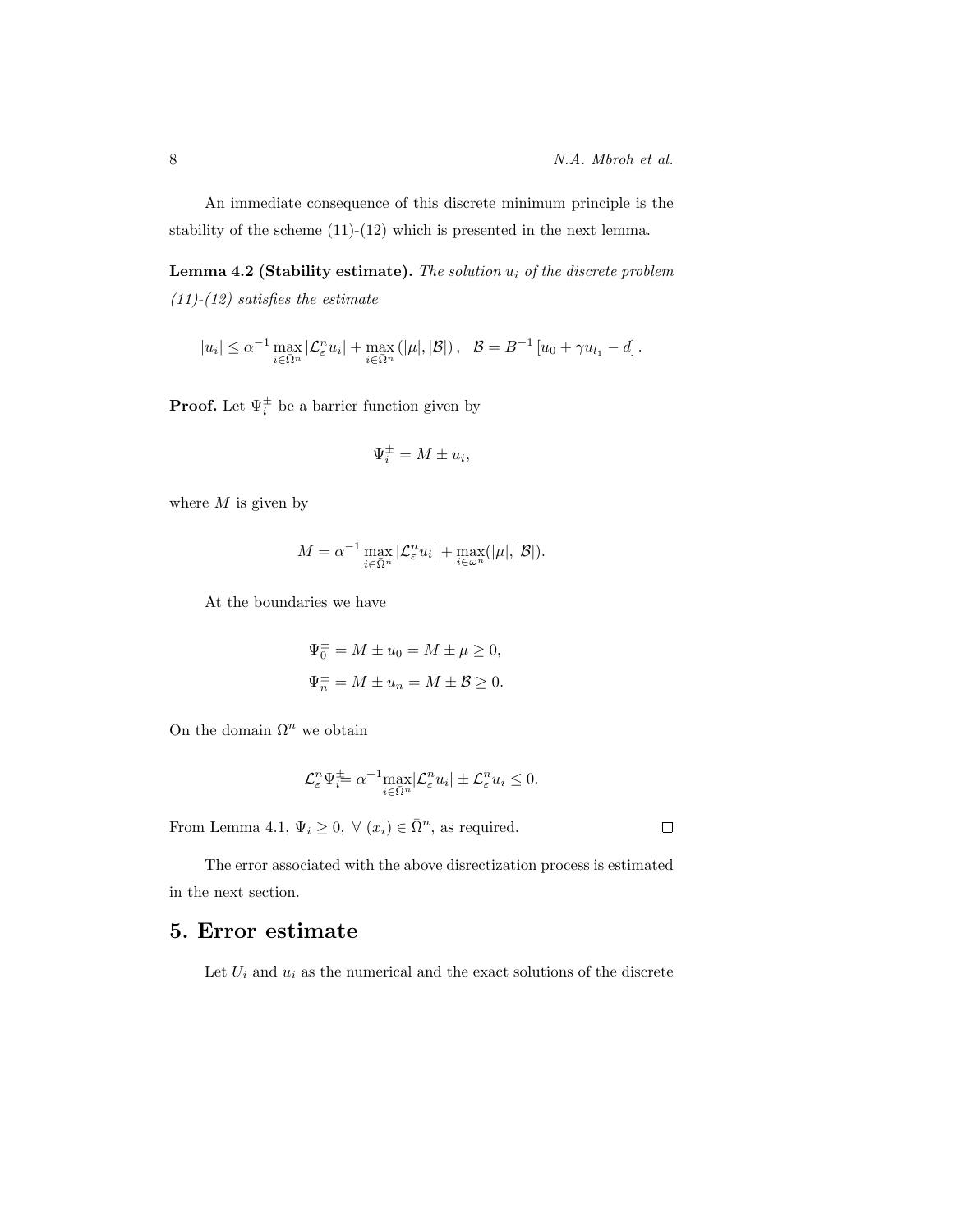problem  $(11)-(12)$ . The truncation error of the scheme  $(4)-(5)$  is given by

$$
\mathcal{L}_{\varepsilon}^{n}(U_{i}-u_{i}) = \mathcal{L}_{\varepsilon}^{n}U_{i} - \mathcal{L}_{\varepsilon}^{n}u_{i}
$$
\n
$$
= f_{i} - \mathcal{L}_{\varepsilon}^{n}u_{i} = \mathcal{L}_{\varepsilon}u_{i} - \mathcal{L}_{\varepsilon}^{n}u_{i}
$$
\n
$$
= \varepsilon u_{i}'' + a_{i}u_{i}' - \left[\varepsilon\left(\frac{u_{i+1} - 2u_{i} + u_{i-1}}{\phi_{i}^{2}}\right) + a_{i}\left(\frac{u_{i+1} - u_{i}}{h}\right)\right], \ i = 1, 2, \cdots, n-1. \tag{13}
$$

Using a truncated Taylor series expansions of the terms  $u_{i+1}$  and  $u_{i-1}$ reduces equation (6) into

$$
\mathcal{L}_{\varepsilon}^{n}(U_{i}-u_{i})\;\;=\;\;\varepsilon u_{i}''-\frac{\varepsilon}{\phi_{i}^{2}}\left(h^{2}u_{i}^{''}+\frac{h^{4}}{12}u_{i}^{iv}+...\right)-a_{i}\frac{h}{2}u_{i}''+\dots
$$

Applying series expansion of the denominator function and further simplification yields

$$
\mathcal{L}_{\varepsilon}^{n}(U_{i}-u_{i}) = -\frac{\varepsilon}{2.3!}h^{2}u_{i}^{iv} - \frac{a_{i}}{2}hu''_{i} - \frac{a_{i}}{4!}u^{iv} + \dots - a_{i}\frac{h}{2}u''_{i}
$$

From  $a(x) > \alpha$ , Lemma 2.2 and observing that as  $\varepsilon \to 0$  all the exponential terms vanishes (see [20] for proof) we obtain

$$
|\mathcal{L}_{\varepsilon}^n(U_i - u_i)| \leq Ch.
$$

By Lemma 4.2 we obtain the result

$$
|U_i - u_i| \le Ch,\t\t(14)
$$

where C is a constant independent of the perturbation parameter  $\varepsilon$ .

The error at the boundaries is estimated as follows:

$$
U_0 - u_0 = -\varepsilon u_x(0) - \mu
$$
  

$$
\varepsilon u(0) - \left(\varepsilon \left(\frac{u_1 - u_0}{h}\right)\right).
$$

Applying Taylor series expansions yields

$$
U_0 - u_0 = \varepsilon u'_0 - \varepsilon \left( u'_0 + \frac{h}{2} u''_0 + \frac{h^2}{3!} u''_0 + \dots \right) \tag{15}
$$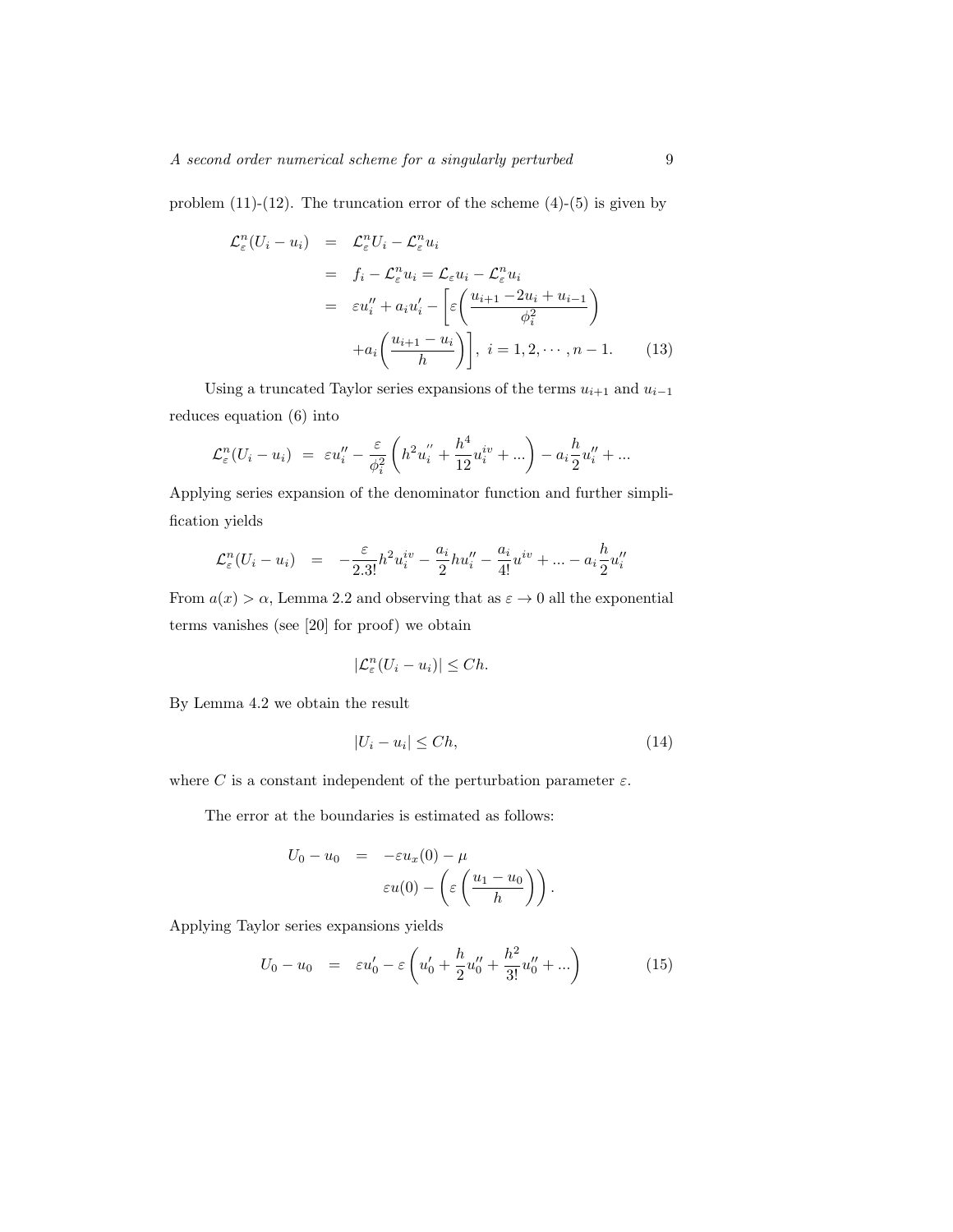Simplifying further and then applying Lemma 2.2 yields

$$
|U_0 - u_0|
$$
 =  $-\varepsilon \frac{h}{2} u''_0 - \varepsilon \frac{h^2}{3!} u''_0 + ... \leq Ch.$ 

We summarize the above discussion in the following theorem.

**Theorem 5.1.** The solution  $u_i$  of the scheme 11-12 satisfies

$$
\sup_{0 < \varepsilon \le 1} \max_{0 \le i \le n} |U_i - u_i| \le Ch,
$$

where C is a constant independent of  $\varepsilon$  and h.

In the next section Richardson extrapolation is employed to increase the order of the fitted operator finite difference scheme.

# 6. Richardson extrapolation

Suppose  $\Omega^{2n}$  satisfies  $\Omega^{n} \subset \Omega^{2n}$  where  $\Omega^{n}$  is as defined in Section 3 and  $\Omega^{2n}$  obtained after the mesh widths h has been halved. We denote the numerical solution obtained with the mesh  $\Omega^{2n}$  by  $\tilde{U}_i$ . From Theorem 5.1, we have

$$
U_i - u_i \leq Ch + \bar{R}^n, \tag{16}
$$

$$
\tilde{U}_i - u_i \leq C\left(\frac{h}{2}\right) + \bar{R}^{2n},\tag{17}
$$

where  $\bar{R}^{\nu}$  is the remainder term of the error. Subtracting the inequality (17) from (16) gives the extrapolation formula

$$
U_i - u_i - (2\tilde{U}_i - 2u_i) = \bar{R}_i^n - 2\bar{R}_i^{2n}
$$
 (18)

$$
\mathcal{U}_i = 2\tilde{U}_i - u_i,\tag{19}
$$

notice that  $\mathcal{U}_i$  is the numerical solution after extrapolation at the interior mesh point.

To compute the numerical solution  $\mathcal{U}_0$  at the boundary  $x = 0$  we use the extrapolation formula,

$$
\mathcal{U}_0 = 2\tilde{U}_0 - U_0 \tag{20}
$$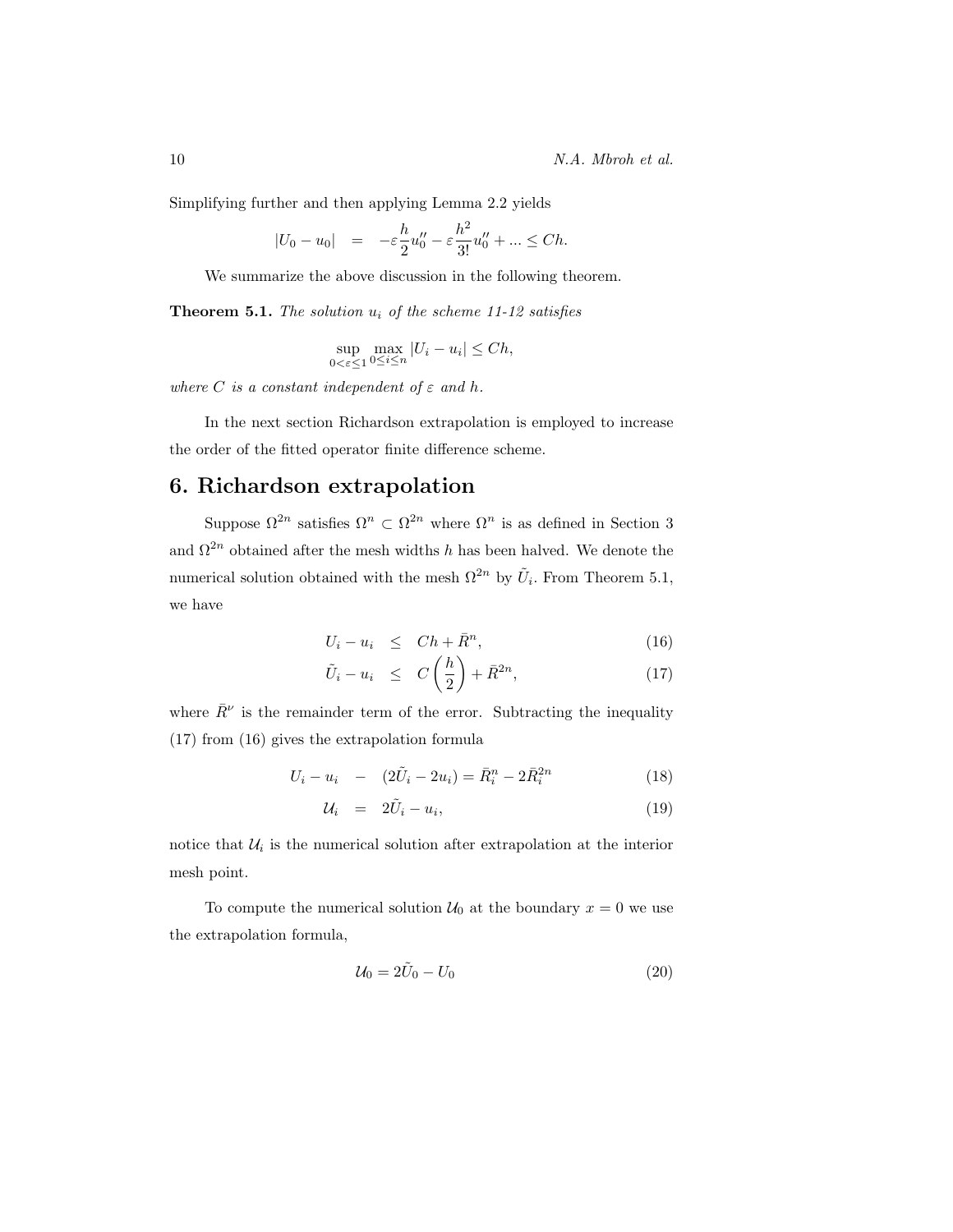and to calculate the error we use the formula

$$
U_0 - u_0 = 2 \left[ \varepsilon u'_0 - \varepsilon \left( u'_0 + \frac{h}{4} u''_0 + \frac{h^2}{4 \cdot 3!} u''_0 + \dots \right) \right] - (U_0 - u_0)
$$
  
= 
$$
2 \left[ -\varepsilon \left( \frac{h}{4} u'_0 + \frac{h^2}{4 \cdot 3!} u''_0 + \dots \right) \right] - \varepsilon \left( \frac{h}{2} u''_0 + \frac{h^2}{3!} u''_0 + \dots \right).
$$

Further simplification yields

$$
|\mathcal{U}_0 - u_0| \le Ch^2. \tag{21}
$$

At the interior mesh points, the error after the extrapolation satisfies

$$
\mathcal{L}_{\varepsilon}^n(\mathcal{U}_i - u_i) = 2\mathcal{L}_{\varepsilon}^n(\tilde{U}_i - u_i) - \mathcal{L}_{\varepsilon}^n(U_i - u_i)
$$

From series expansions and simplifications the error reduces to

$$
\mathcal{L}_{\varepsilon}^{n}(U_{i}-u_{i})=2\left[\frac{\varepsilon}{48}u_{i}^{iv}h^{2}-\frac{a_{i}}{4}hu''_{i}-\frac{a_{i}}{8.24}h^{3}u_{i}^{iv}-a_{i}\left(\frac{h}{4}u''_{i}+...\right)\right]
$$

$$
-\left(\frac{\varepsilon}{12}u_{i}^{iv}h^{2}-\frac{a_{i}}{2}hu''_{i}-\frac{a_{i}}{24}h^{3}u_{i}^{iv}-a_{i}\left(\frac{h}{2}u''_{i}+...\right)\right).
$$

Simplifying further and applying Lemma 4.2 gives the main result in the theorem below.

**Theorem 6.1.** Let  $u_i$  be the exact solution of the continuous problem  $(1)$ -(2) and  $\mathcal{U}_i$  be the numerical solution obtained via (18). Then the error is of the form

$$
\sup_{0 < \varepsilon \le 1} \max_{0 \le i \le 2n} |\mathcal{U}_i - u_i| \le Ch^2.
$$

Next, we use a test example to demonstrate the scheme in practice.

# 7. Numerical Results

In this section, we apply the scheme on a test example to check the applicability of the proposed scheme. The numerical result will comprise of computing the maximum pointwise error and the numerical rate of convergence in each example.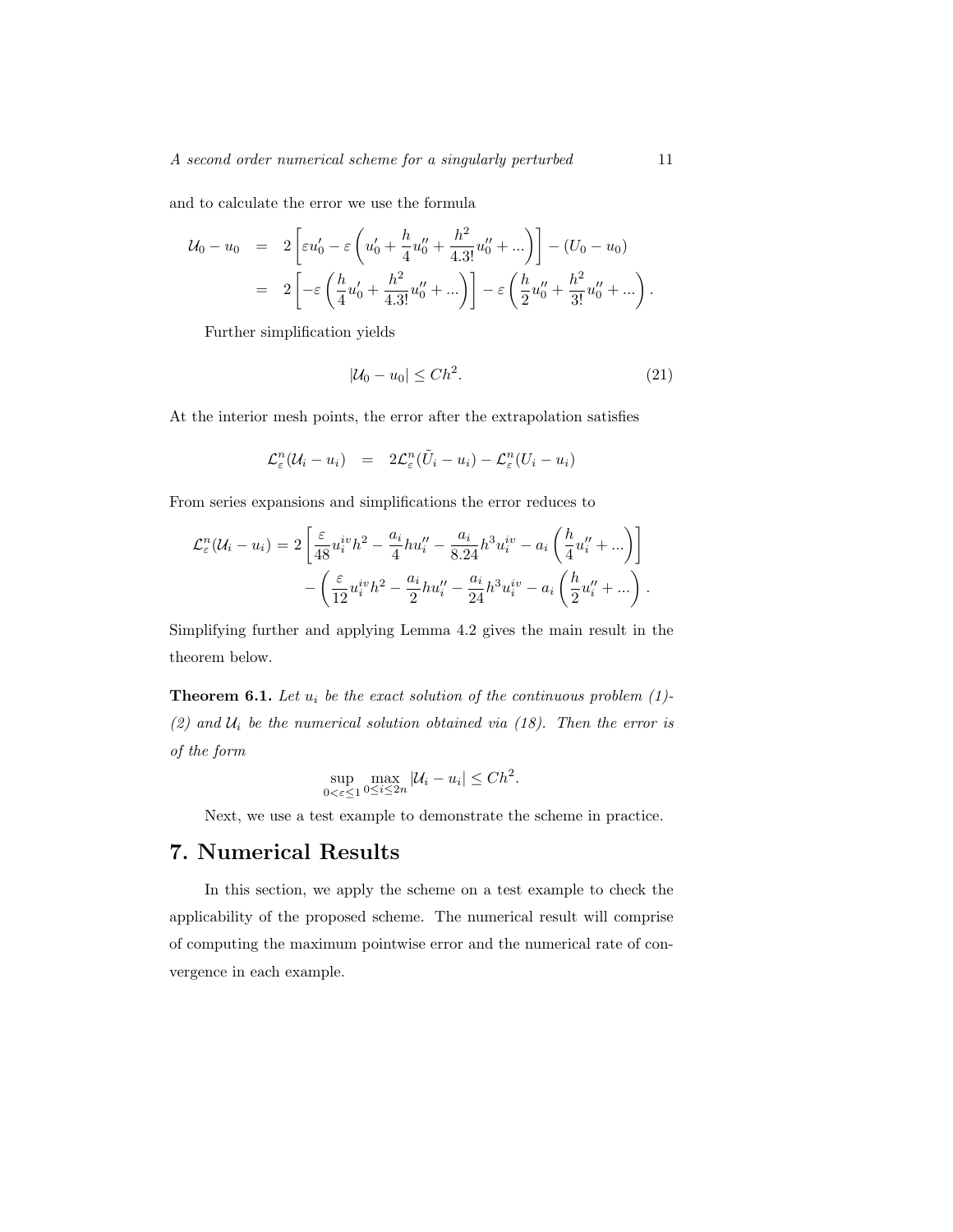In the example which follows, to compute the maximum pointwise errors  $E_{\varepsilon}^n$  and  $\mathcal{E}_{\varepsilon}^n$ , before and after extrapolation respectively , we employ the formulae

$$
E_{\varepsilon}^{n} = \max_{0 \le i \le n} |U_{i} - u_{i}|,
$$
\n(22)

and

$$
\mathcal{E}_{\varepsilon}^{n} = \max_{0 \le i \le 2n} |\mathcal{U}_{i} - u_{i}|.
$$
 (23)

Notice that the subtraction is between the numerical solution and the exact solution respectively, in both before extrapolation and after extrapolation formulae.

From the maximum pointwise errors, we obtain the  $\varepsilon$ -uniform pointwise errors  $E_n$  and  $\mathcal{E}_n$  before and after extrapolation by

$$
E_n = \max_{0 < \varepsilon \le 1} E^n_\varepsilon
$$

and

$$
\mathcal{E}_n = \max_{0 < \varepsilon \le 1} E^n_{\varepsilon}.
$$

Further the numerical rate of convergence is calculated from the formulae

$$
r_1 = \log_2\left(\frac{E_n}{E_{2n}}\right)
$$
 and  $r_2 = \log_2\left(\frac{\mathcal{E}_n}{\mathcal{E}_{2n}}\right)$ 

and the  $\varepsilon$ -uniform rate of convergence with

$$
R^1 = \max_{0 < \varepsilon \le 1} r_1, \quad R = \max_{0 < \varepsilon \le 1} r_2,
$$

respectively.

Example 7.1 [6]. We consider the problem

$$
\varepsilon u''(x) + 2u'(x) = (\varepsilon - 2)exp(-x), \ 0 < x < 1,
$$
  
\n
$$
u(0) = \frac{1}{\varepsilon}, \ u(0) - \frac{1}{3}u\left(\frac{1}{4}\right) = 1.
$$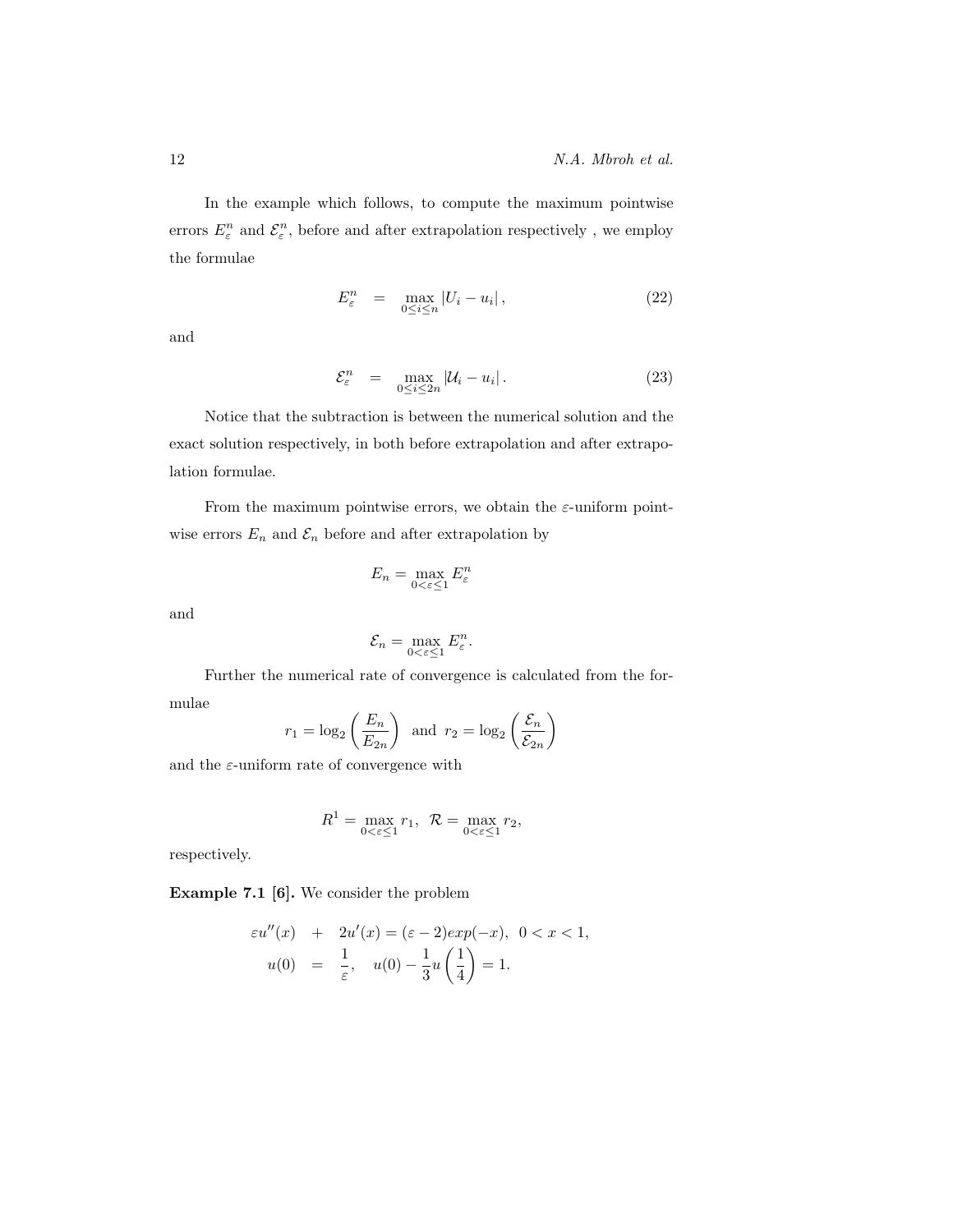The exact solution is given by,

$$
u(x) = p_1 + p_2 + e^{-2x/\varepsilon} + e^{-x},
$$

where

$$
p_1 = -\frac{3}{7} \left[ e^{-1} + \frac{1}{3} e^{-1/4} + \left( 1 + e^{-2/\varepsilon} + \frac{1}{3} e^{-1/(2\varepsilon)} \right) p_2 \right]
$$

and

$$
p_2=-\frac{1+\varepsilon}{2}.
$$

#### Table 1: Maximum pointwise error and rate of convergence for

Example 7.1 before extrapolation

|            |        | $\varepsilon$ n=16 32 64 128                                              |                 |        | - 256         | 512    | 1024 |
|------------|--------|---------------------------------------------------------------------------|-----------------|--------|---------------|--------|------|
| $10^{-2}$  |        | 1.51E-02 6.42E-03 2.11E-03 5.87E-04 1.51E-04 3.81E-05 9.53E-06            |                 |        |               |        |      |
|            | 1.2348 | 1.6026                                                                    | 1.8467 1.9586   |        | 1.9893        | 1.9971 |      |
|            |        | $10^{-4}$ 1.80E-02 9.41E-03 4.80E-03 2.41E-03 1.20E-03 5.84E-04 2.77E-04  |                 |        |               |        |      |
|            | 0.9364 | 0.9722                                                                    | $0.9932$ 1.0108 |        | 1.0344        | 1.0780 |      |
|            |        | $10^{-6}$ 1.80E-02 9.45E-03 4.83E-03 2.44E-03 1.23E-03 6.16E-04 3.08E-04  |                 |        |               |        |      |
|            | 0.9341 | 0.9676                                                                    | 0.9840          | 0.9922 | 0.9964        | 0.9987 |      |
|            |        | $10^{-8}$ 1.80E-02 9.45E-03 4.83E-03 2.44E-03 1.23E-03 6.16E-04 3.08E-04  |                 |        |               |        |      |
|            | 0.9341 | 0.9676                                                                    | 0.9840          | 0.9922 | 0.9964        | 0.9987 |      |
|            |        | $10^{-10}$ 1.80E-02 9.45E-03 4.83E-03 2.44E-03 1.23E-03 6.16E-04 3.08E-04 |                 |        |               |        |      |
|            | 0.9341 | 0.9676 0.9840 0.9922                                                      |                 |        | 0.9964        | 0.9987 |      |
|            |        | $10^{-12}$ 1.80E-02 9.45E-03 4.83E-03 2.44E-03 1.23E-03 6.16E-04 3.08E-04 |                 |        |               |        |      |
|            |        | 0.9341 0.9676 0.9840 0.9922 0.9964 0.9987                                 |                 |        |               |        |      |
|            |        |                                                                           |                 |        |               |        |      |
| $10^{-20}$ |        | 1.80E-02 9.45E-03 4.83E-03 2.44E-03 1.23E-03 6.16E-04 3.08E-04            |                 |        |               |        |      |
|            |        |                                                                           |                 |        |               |        |      |
|            |        | 0.9341 0.9676                                                             | 0.9840 0.9922   |        | 0.9964 0.9987 |        |      |
|            |        | $E_n$ 1.80E-02 9.45E-03 4.83E-03 2.44E-03 1.23E-03 6.16E-04 3.08E-04      |                 |        |               |        |      |
| $R^1$      | 0.9341 | 0.9676                                                                    | 0.9840 0.9922   |        | 0.9964        | 0.9987 |      |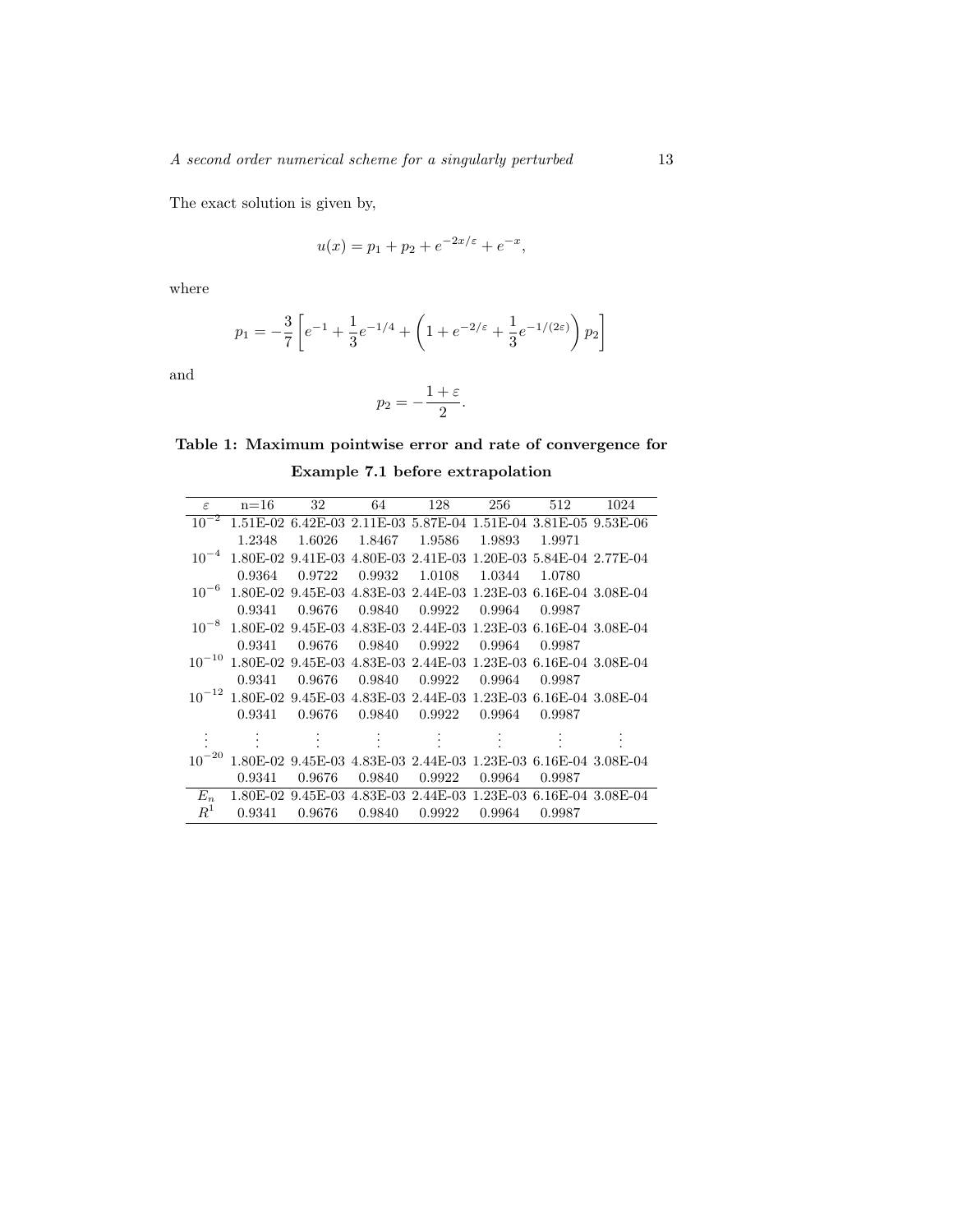Table 2: Maximum pointwise error and rate of convergence for Example 7.1 after extrapolation

| $\varepsilon$ | $n=16$ | 32 64                                |                                                         | 128    | 256    | 512                                                                            | 1024 |
|---------------|--------|--------------------------------------|---------------------------------------------------------|--------|--------|--------------------------------------------------------------------------------|------|
| $10^{-6}$     |        |                                      |                                                         |        |        | 9.30E-05 2.45E-05 6.27E-06 1.59E-06 3.99E-07 1.00E-07 2.51E-08                 |      |
|               | 1.9133 | 1.9122                               | 1.7923                                                  | 1.4129 | 0.7810 | 0.2857                                                                         |      |
|               |        |                                      | $10^{-8}$ 9.30E-05 2.45E-05 6.28E-06 1.59E-06 4.03E-07  |        |        | 1.03E-07 2.82E-08                                                              |      |
|               | 1.9264 | 1.9633                               | 1.9799                                                  | 1.9826 | 1.9622 | 1.8715                                                                         |      |
|               |        |                                      | $10^{-10}$ 9.30E-05 2.45E-05 6.27E-06 1.59E-06 3.99E-07 |        |        | $1.00E-07$ $2.51E-08$                                                          |      |
|               | 1.9265 | 1.9638                               | 1.9820                                                  | 1.9910 | 1.9952 | 1.9964                                                                         |      |
|               |        |                                      |                                                         |        |        | $10^{-12}$ 9.30E-05 2.45E-05 6.27E-06 1.59E-06 3.99E-07 1.00E-07 2.51E-08      |      |
|               |        | 1.9265 1.9638 1.9820                 |                                                         | 1.9910 | 1.9952 | 1.9964                                                                         |      |
|               |        |                                      |                                                         |        |        |                                                                                |      |
|               |        |                                      |                                                         |        |        | $10^{-20}$ 9.30E-05 2.45E-05 6.27E-06 1.59E-06 3.99E-07 1.00E-07 2.51E-08      |      |
|               |        |                                      | 1.9265 1.9638 1.9820 1.9910                             |        | 1.9952 | 1.9964                                                                         |      |
|               |        |                                      |                                                         |        |        | $10^{-24}$ 9.30E-05 2.45E-05 6.27E-06 1.59E-06 3.99E-07 1.00E-07 2.51E-08      |      |
|               | 1.9265 | 1.9638                               | 1.9820                                                  | 1.9910 | 1.9952 | 1.9964                                                                         |      |
|               |        |                                      |                                                         |        |        | $10^{-28}$ 9.30E-05 2.45E-05 6.27E-06 1.59E-06 3.99E-07 1.00E-07 2.51E-08      |      |
|               | 1.9265 | 1.9638                               | 1.9820                                                  | 1.9910 | 1.9952 | 1.9964                                                                         |      |
|               |        |                                      |                                                         |        |        | $\mathcal{E}_n$ 9.30E-05 2.45E-05 6.27E-06 1.59E-06 3.99E-07 1.00E-07 2.51E-08 |      |
|               |        | $\mathcal{R}^1$ 1.9265 1.9638 1.9820 |                                                         | 1.9910 | 1.9952 | 1.9964                                                                         |      |



Fig. 1: Loglog plot of the maximum pointwise errors of Example 7.1 before extrapolation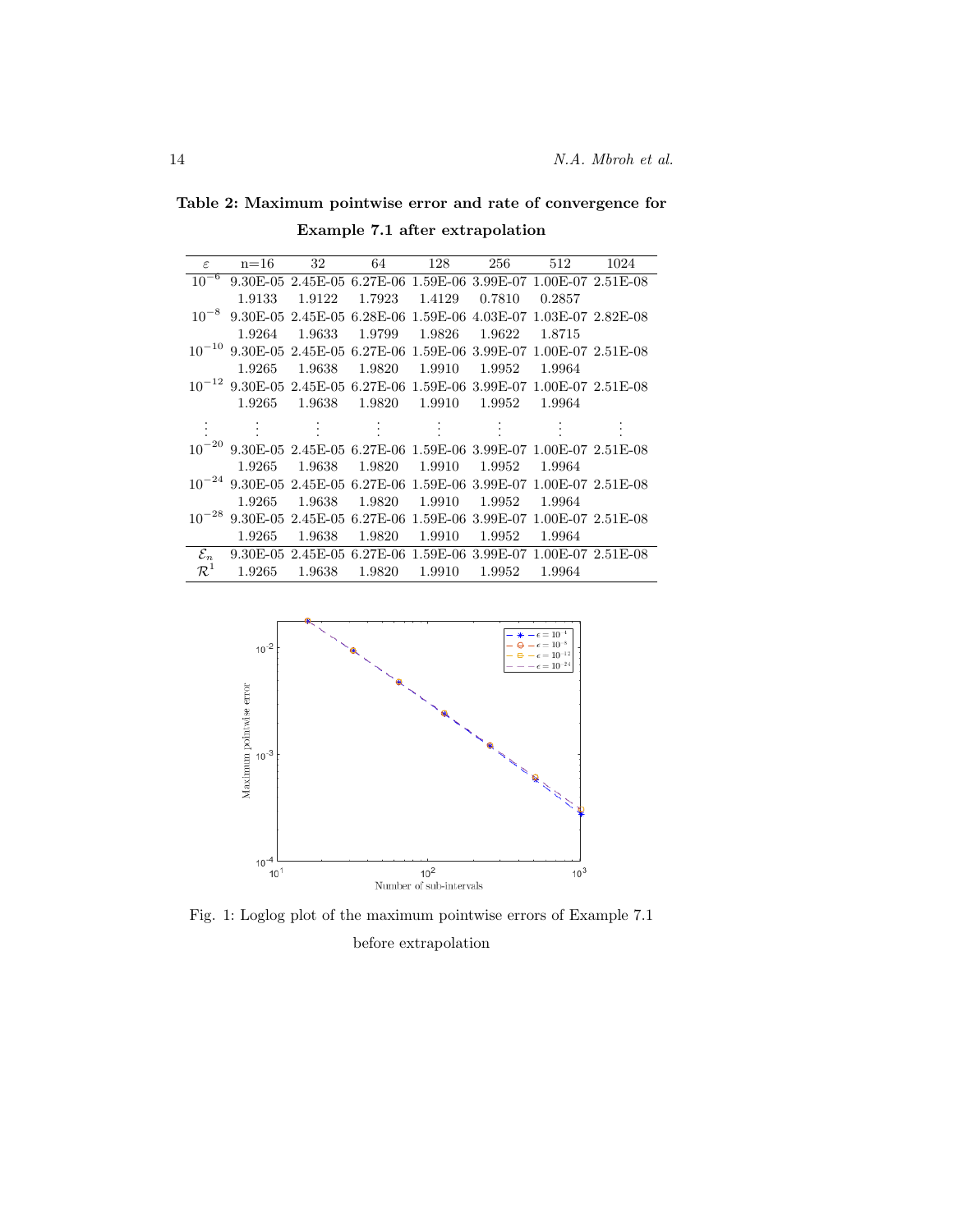

Fig. 2: Plot of the exact, numerical solution and the error of Example 7.1

for  $n=128$  and  $\varepsilon=10^{-24}$ 



Fig. 3: Loglog plot of the maximum pointwise errors of Example 7.1 after extrapolation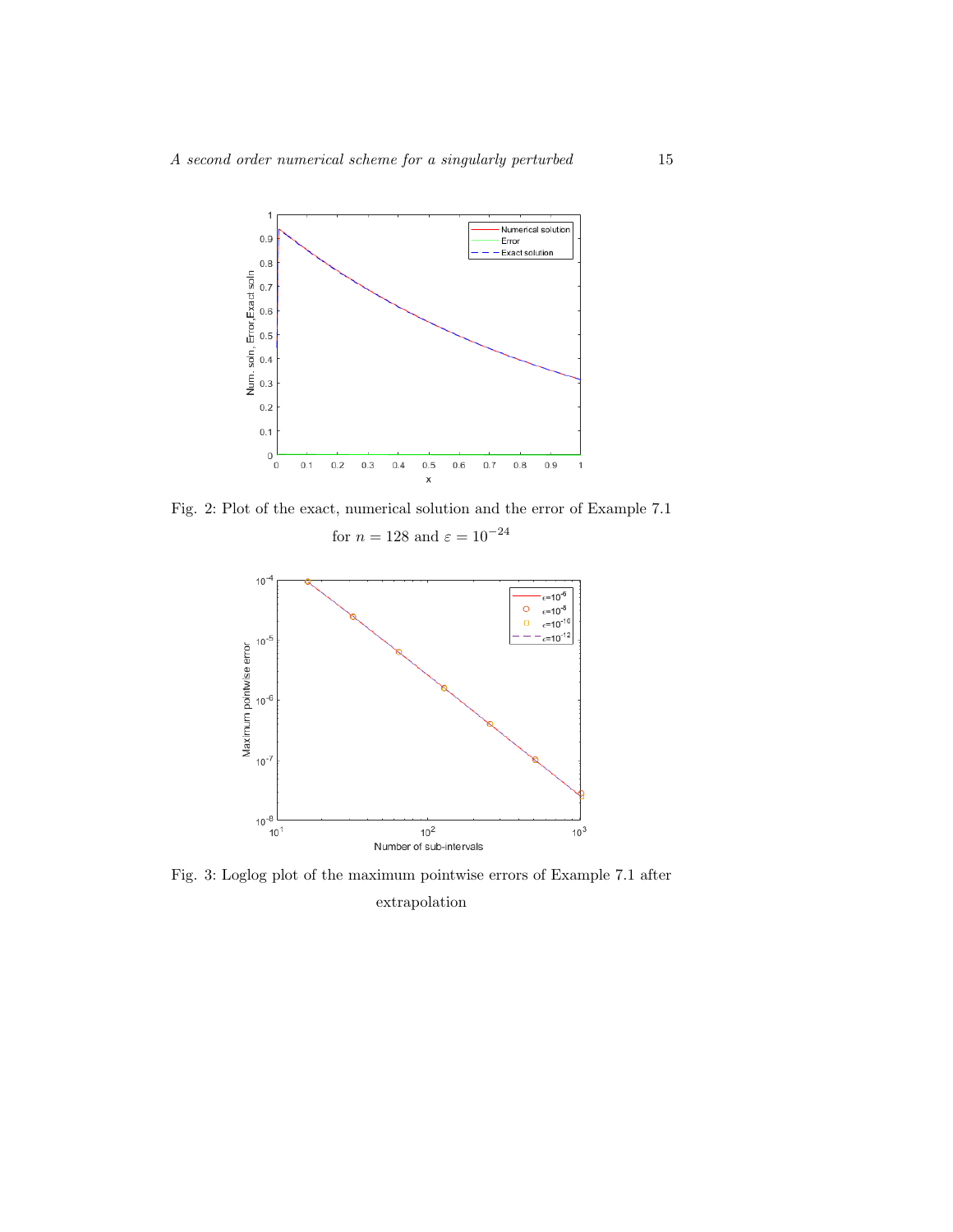### 8. Conclusion

A second order numerical scheme which is independent of the perturbation parameter has been proposed in this paper to solve a singularly perturbed convection diffusion problem with non-local boundary conditions. The scheme employed a fitted operator finite difference scheme for the discretization and analysed it for convergence.

The analysis resulted in a first order accuracy and later improved to a second order by the application of Richardson extrapolation. The scheme was then tested on an example to demonstrate it in practice and the results were presented in Tables 1 and 2.

In each table, the maximum pointwise error and the numerical rate of convergence for different values of  $\varepsilon$  and n were displayed. The rates of convergence in the Tables 1 and 2 were in accordance with the Theorems 5.1 and 6.1, respectively.

Figures 1 and 3 displayed the log-log plot of the maximum pointwise errors before and extrapolation. Clearly, the errors were independent of  $\varepsilon$ . Also, from Figure 2, one can confirm that there is no significant difference between the numerical solutions and the exact solution since the errors were on the zero mark.

Currently the scheme is being tested on delay problems with non-local boundary conditions.

Acknowledgement. We would like to express our sincere gratitude to the referees for their valuable suggestions and comments which improved the paper.

# References

[1] A.R Ansari and A.F. Hegarty, Numerical solution of a convection dif-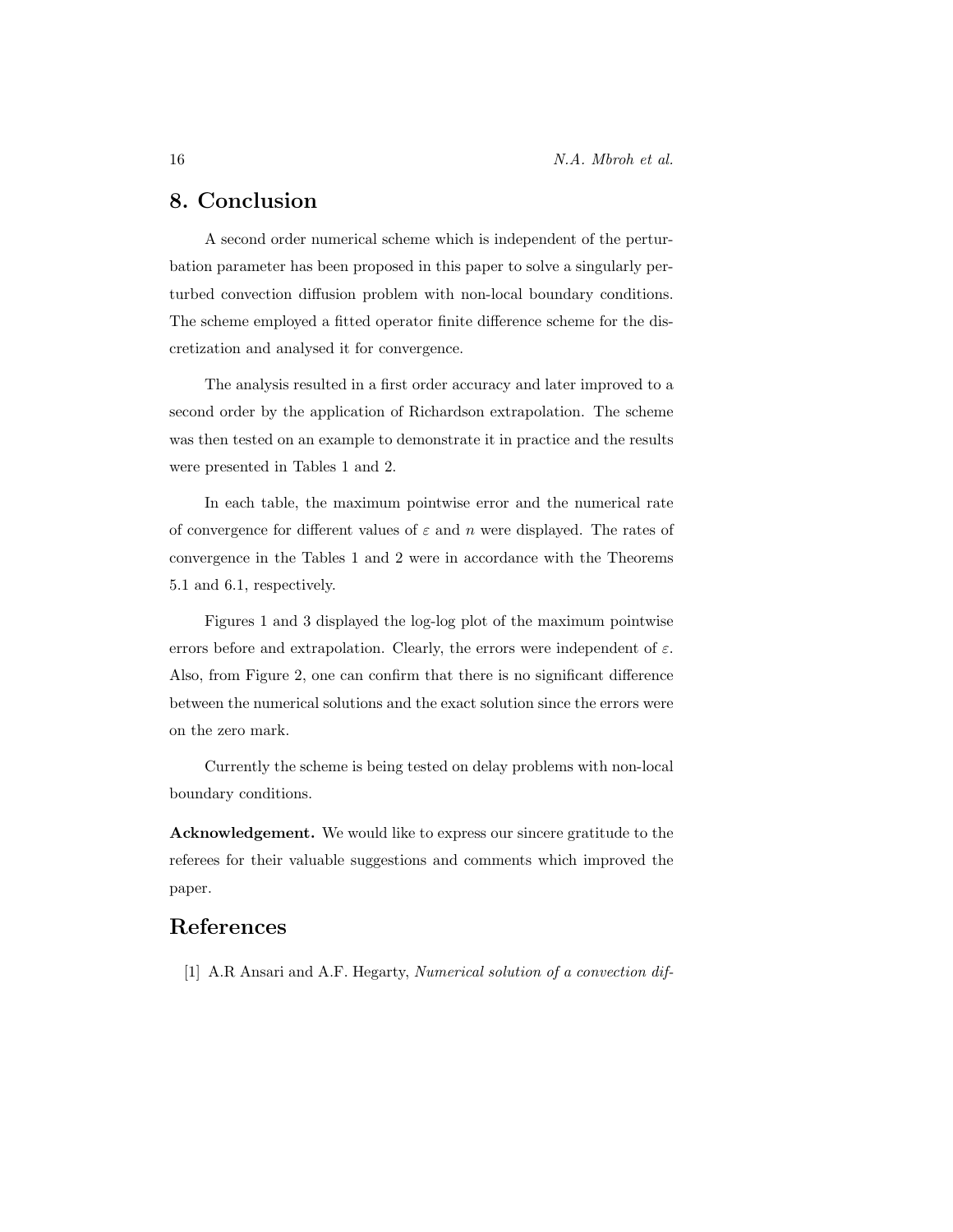fusion problem with Robin boundary conditions, Computational and Applied Mathematics, 156 (2003) 221-238.

- [2] G.M. Amiraliyev and M. Cakır, Numerical solution of the singularly perturbed problem with nonlocal boundary condition, Applied Mathematics and Mechanics, 23 (2002), 755-764.
- [3] D. Arslan, A new second-order difference approximation for nonlocal boundary value problem with boundary layers, Mathematical Modelling and Analysis, 25 (2020), 257-270.
- [4] X. Cai and F. Lui, Uniform convergence difference schemes for singularly perturbed mixed boundary problems, Computational and Applied Mathematics, 166 (2004), 31-54.
- [5] M. Cakır and G.M. Amiraliyev, A finite difference method for the singularly perturbed problem with nonlocal boundary condition, Applied mathematics and computation, 160 (2005), 539–549.
- [6] M. Cakır, Uniform second-order difference method for a singularly perturbed three-point boundary value problem, Advances in Difference Equations, (2010), 1-13.
- [7] M. Cakır E. Cimen and G.M. Amiraliyev, The difference schemes for solving singularly perturbed three-point boundary value problem, Lithuanian Mathematical Journal, 160 (2020), 1-14.
- [8] Y. Cheng and L. Lui, An adaptive grid method for singularly perturbed time-dependent convection-diffusion problems, Communications in Computational Physics, 20 (2016), 1340-1358.
- [9] C. Clavero, J. C. Jorge and F. Lisbona, A uniformly convergent scheme on a non-uniform mesh for convection–diffusion parabolic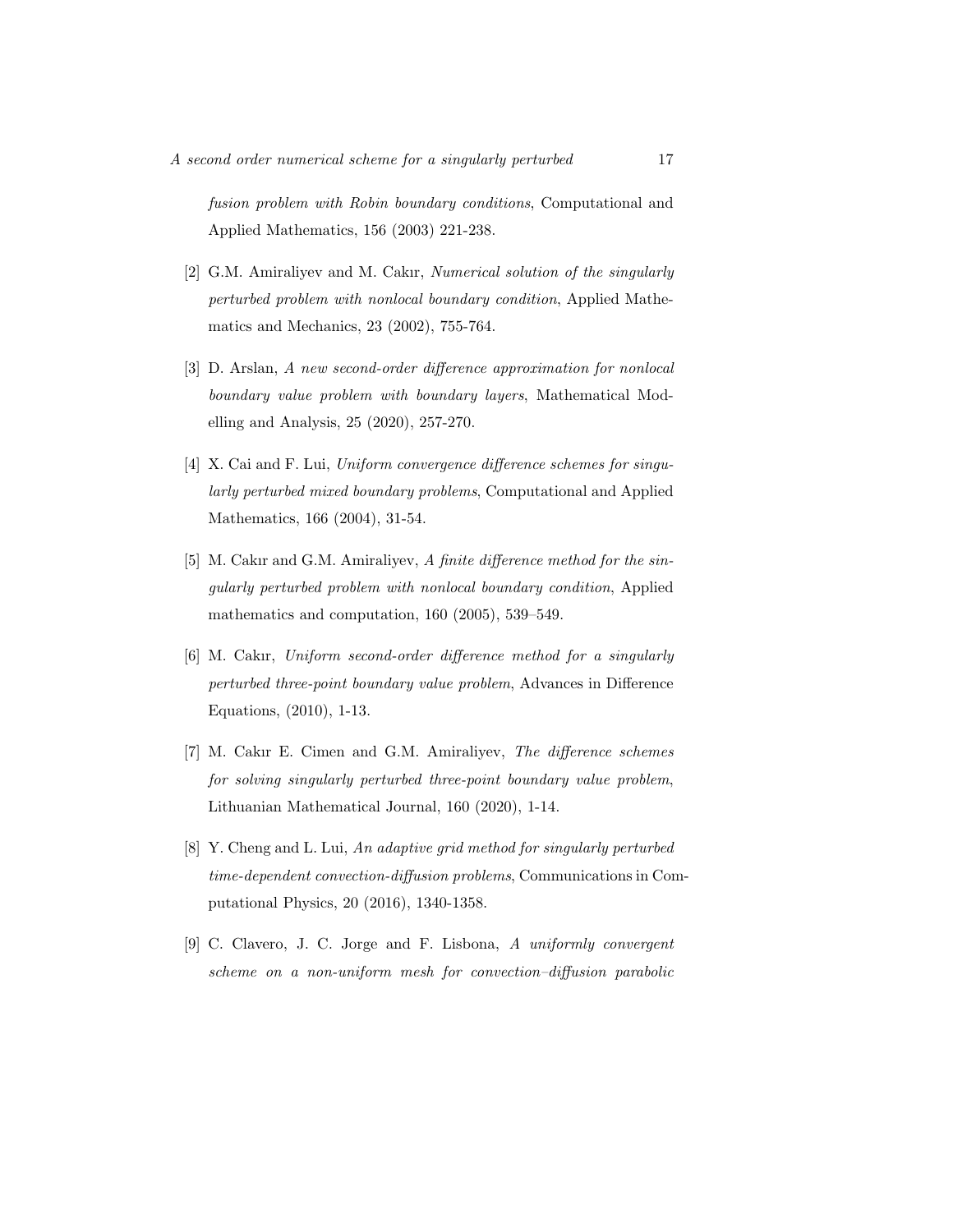problems, Journal of Computational and Applied Mathematics, 154 (2003), 415-429.

- [10] C. Clavero and J.C. Jorge, Another uniform convergence analysis technique of some numerical methods for parabolic singularly perturbed problems, Computers and Mathematics with Application, 70 (2015), 222-235.
- [11] H.G. Debela and G.F. Duressa,  $\varepsilon$ -Uniform Numerical Method for Singular Perturbation Problems with Integral Boundary Conditions, Applied mathematics, 2 (2020), 33-46.
- [12] H.G. Debela and G.F. Duressa, Uniformly convergent numerical method for singularly perturbed convection-diffusion type problems with nonlocal boundary condition, International Journal for Numerical Methods in Fluids, 92 (2020), 1914-1926.
- [13] S. Gowrisankar and S. Natesan, Robust numerical scheme for singularly perturbed convection-diffusion parabolic initial-boundary-value problems on equidistributed grids, Computer Modelling in Engineering & Sciences, 88 (2012), 245-267.
- [14] S. Gowrisankar and S. Natesan, Uniformly convergent numerical method for singularly perturbed parabolic initial-boundary-value problems with equidistributed grids, International Journal of Computer Mathematics, 91 (2014), 553-577.
- [15] M.K. Kadalbajoo and K. C. Patidar, Singularly perturbed problems in partial differential equations, Applied Mathematics and Computation, 134 (2003), 371-429.
- [16] M. K. Kadalbajoo and V. Gupta, A brief survey on numerical methods for solving singularly perturbed problems, Applied Mathematics and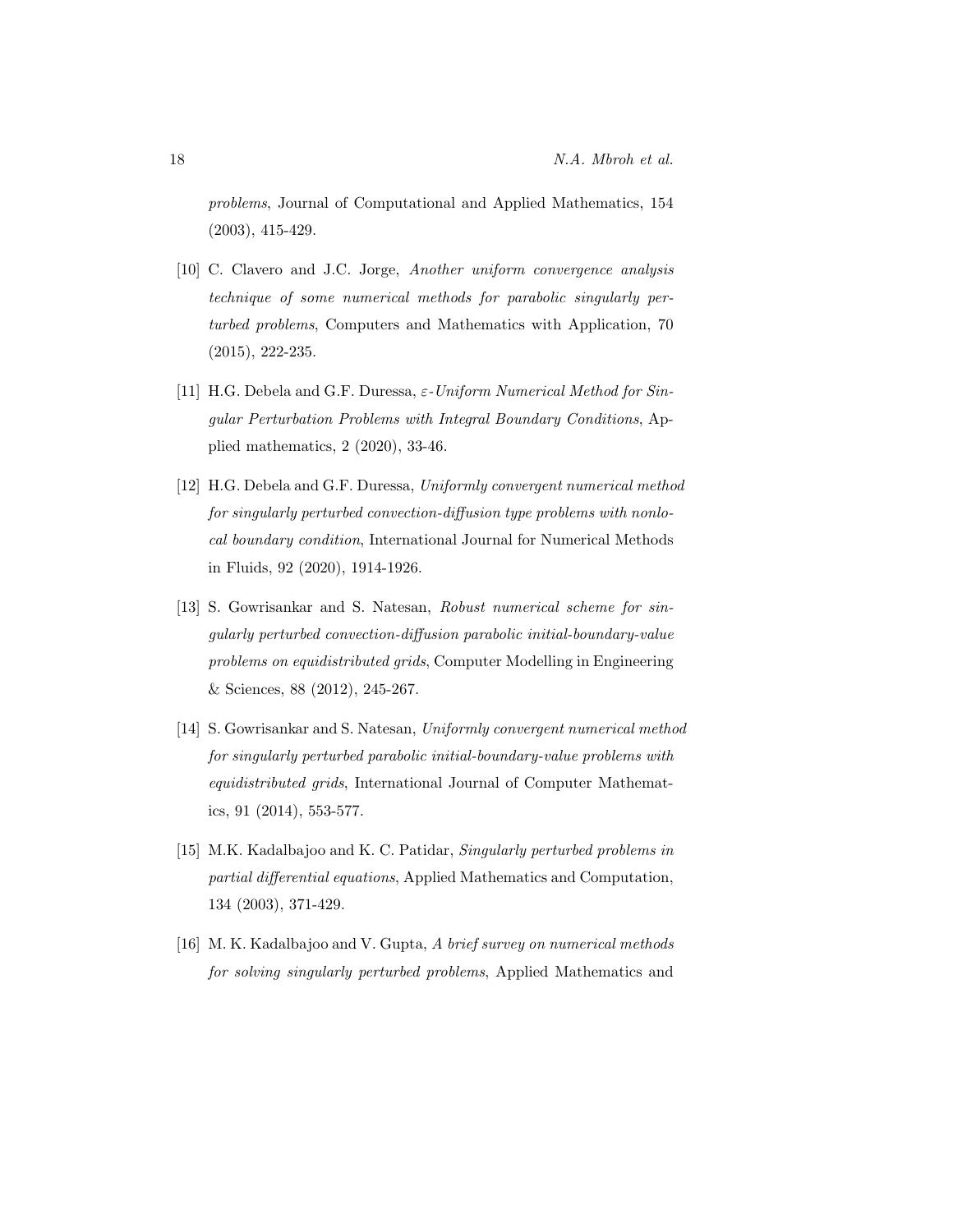Computation, 217 (2010) 3641-3716.

- [17] J.J.H. Miller, E. O'Riordan and G.I. Shishkin, Fitted numerical methods for singularly perturbed problems. Error Estimates in the maximum norm for linear problems in one and two dimension, World Scientific Publications, Singapore (2012).
- [18] K.W. Morton, Numerical solution of convection-diffusion problems, Chapman & Hall, London, 1996.
- [19] N.A Mbroh and J.B. Munyakazi, A fitted operator finite difference method of lines for singularly perturbed convection-diffusion problems, Mathematics and Computers in Simulation (MATCOM), 165(C)(2019), 156-171.
- [20] J. Mohapatra and S. Natesan, Parameter-uniform numerical methods for singularly perturbed mixed boundary value problems using grid equidistribution, Applied Mathematics and Computing, 92 (2011), 247-265.
- [21] K.C. Patidar, *High order fitted operator numerical method for self*adjoint singular perturbation problems, Applied Mathematics and Computation, 171 (2005), 547-566.
- [22] H. Roos, M. Stynes and L. Tobiska, robust numerical methods for singularly perturbed differential equations: convection-diffusion-reaction and flow problems, Springer Science & Business Media, 24 (2008),
- [23] J. Vigo-Aguiar and S. Natesan, An efficient numerical method for singular perturbation problems, Computational and Applied Mathematics, 192 (2006), 132-141.